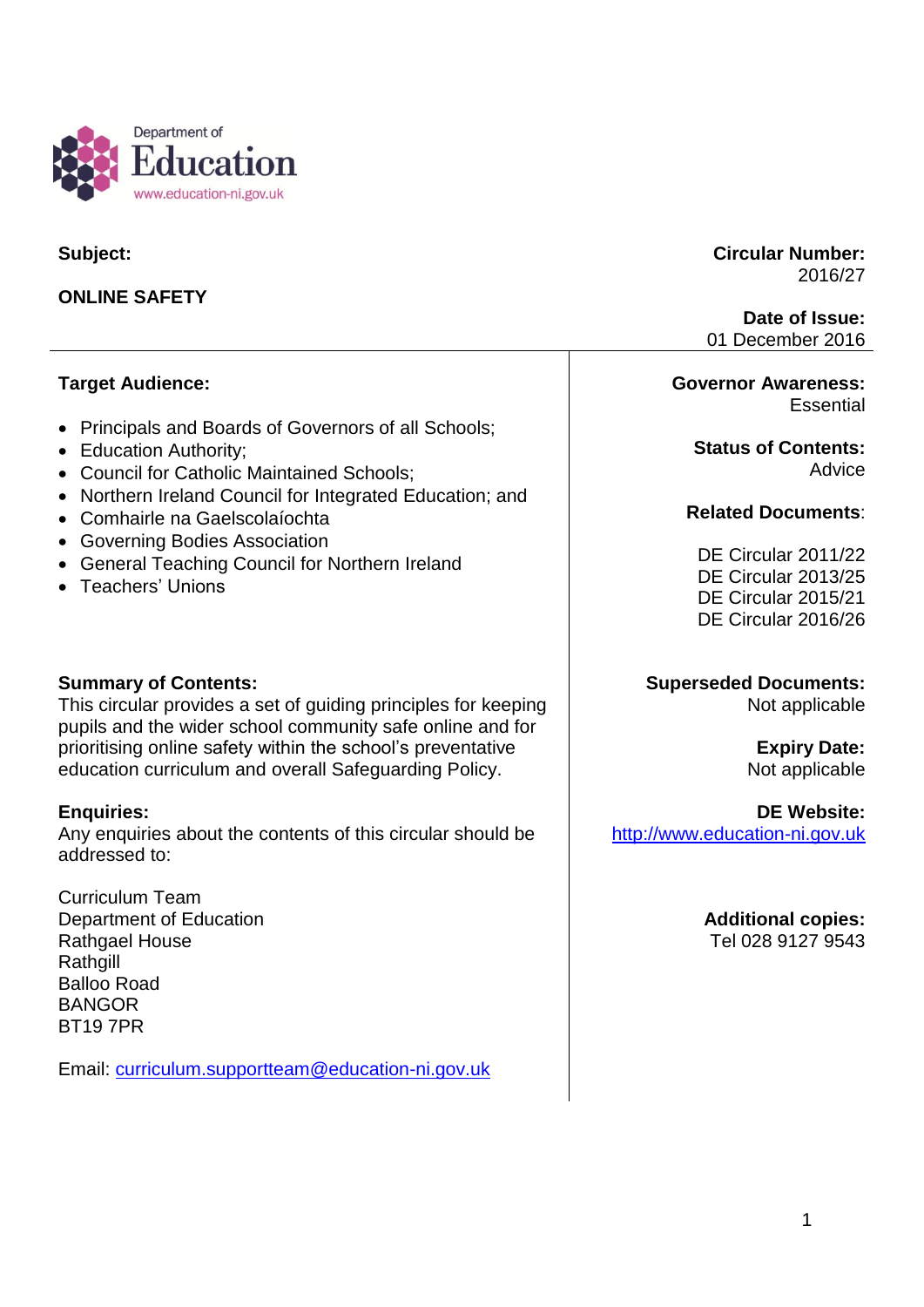## **BACKGROUND**

1. This Circular provides a set of guiding principles for keeping pupils and the wider school community safe online and for prioritising online safety within the school's preventative education curriculum and overall Safeguarding Policy.

## **CONTEXT**

- 2. Online safety, in all cases, in schools and elsewhere, remains a paramount concern. Schools play a crucial role in raising awareness of the risks, highlighting the impact of behaviour when engaging with online technologies and educating children and young people about how to act appropriately and stay safe.
- 3. We want pupils to have the opportunity to avail of all the positive benefits that come from learning, exploring and connecting with each other online. However, in doing so, they need to know how to protect themselves.
- 4. It is essential that pupils and adults are kept safe online whilst in school and on school-organised activities. Schools have a responsibility to ensure that there is a reduced risk of pupils accessing harmful and inappropriate digital content. Schools should be energetic in teaching pupils how to act responsibly and keep themselves safe in the digital world and as a result pupils should have a clear understanding of online safety issues and be able to demonstrate what a positive digital footprint might look like for themselves.
- 5. The school's actions on and governance of online safety must be reflected clearly within the school's safeguarding arrangements and Online Safety Policy. Safeguarding and promoting pupils' welfare around digital technology is the responsibility of everyone who comes into contact with them in the school or on school-organised activities.

## **Safeguarding Board for Northern Ireland (SBNI) Report (January 2014)**

- 6. In January 2014, the SBNI published its Report '*An exploration of e-safety*  messages to young people, parents and practitioners in Northern Ireland<sup>1</sup>. The report points to a number of important factors which should be taken into account in considering the guidance in this Circular, not least that young peoples' extensive use of technology leaves no doubt over the importance of online safety.
- 7. Children and young people have a right to be protected and educated. The report highlights the requirement to take appropriate preventative action to protect children and minimise the associated risks around online safety. These risks have been defined under four categories:

 1 [SBNI Report 'An exploration of e-safety messages to young people, parents and practitioners in NI](http://www.safeguardingni.org/sites/default/files/sites/default/files/imce/e-safety%20report.pdf)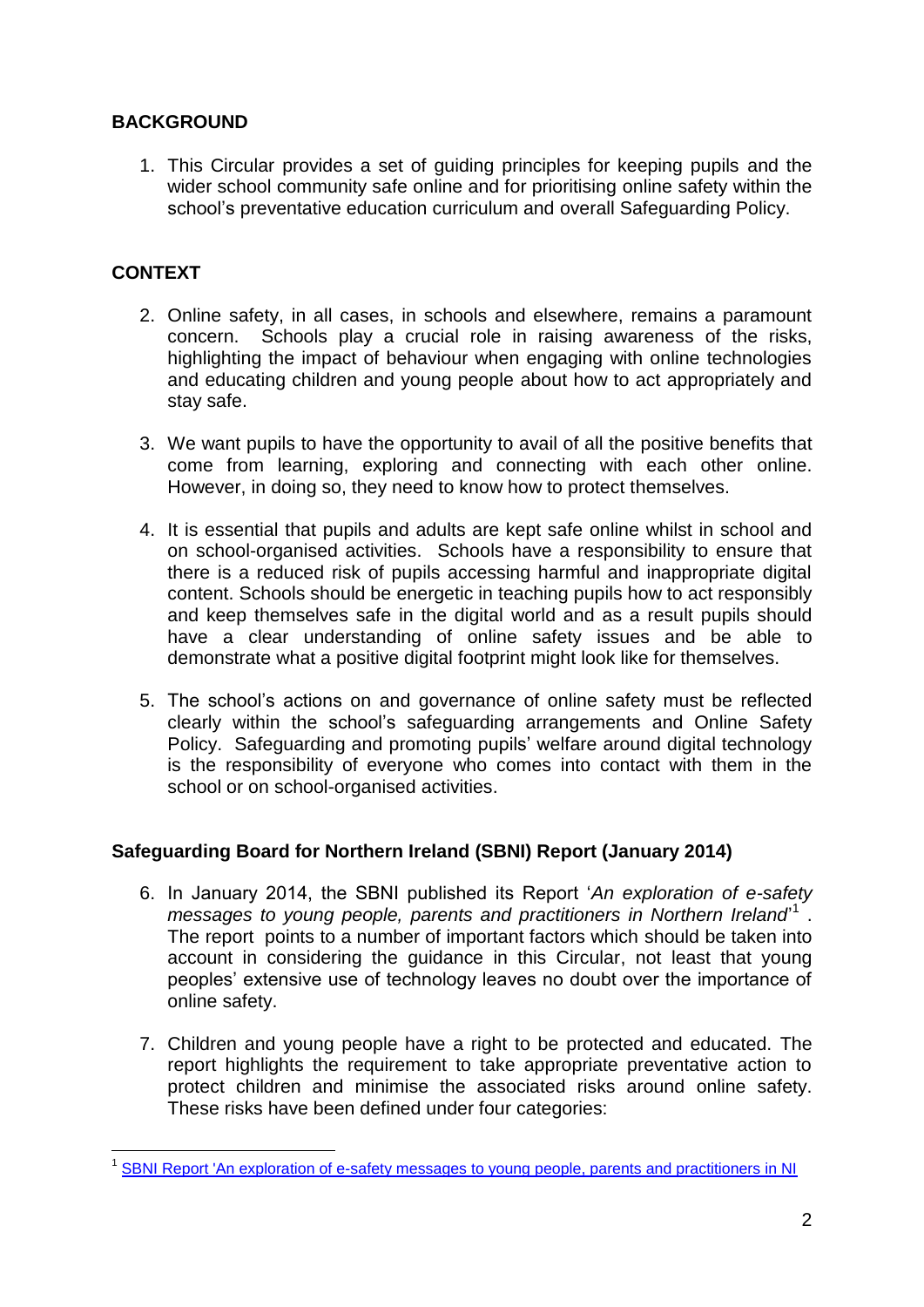- **Content risks**: The child or young person is exposed to harmful materials.
- **Contact risks:** The child or young person participates in adult-initiated online activity and/or is at risk of grooming.
- **Conduct risks**: The child or young person is a perpetrator or subject to bullying behaviour in peer-to-peer exchange and/or is at risk of bullying, entrapment and/or blackmail.
- **Commercial risks**: The child or young person is exposed to inappropriate commercial advertising, marketing schemes or hidden costs/fraud.

#### **INDICATORS OF POOR ONLINE SAFETY PRACTICE**

- 8. Some indicators of poor online safety practice include:
	- Pupils are not aware how to report a problem.
	- Password security is ineffective and passwords are shared amongst teachers and pupils and between pupils.
	- Policies are generic and do not accurately reflect what is going on in each school in terms of the use of technology.
	- Online safety is treated as a separate policy rather than being integrated into existing safeguarding/child protection, behaviour, code of practice, anti-bullying policies.
	- There is no planned or progressive online safety curriculum or education provided in the school.
	- There is no Internet filtering or monitoring of Internet use.
	- There is no evidence of regular staff training on online safety.
	- Personal data is often insecure leaving the school with insufficient knowledge about who can access the data or how it is being/can be used.

#### **CHARACTERISTICS OF GOOD ONLINE SAFETY PRACTICE**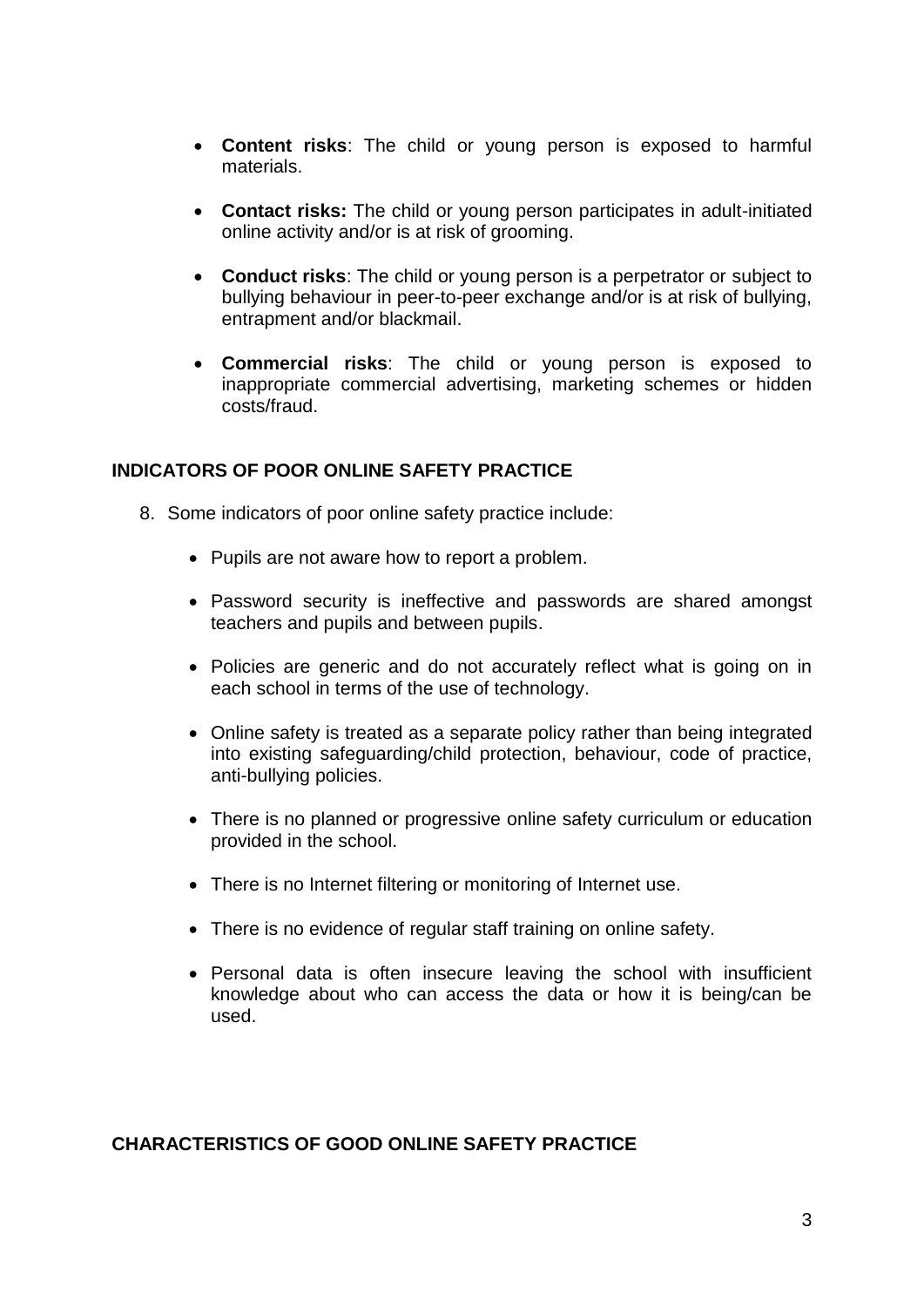9. This section sets out, under various headings, some of the characteristics of **good online safety practice**. These are intended to help schools in developing or reviewing their own practices and procedures.

## **Policy**

- Online safety forms an integral part of the school's safeguarding/child protection policy and is approved and monitored by the Board of Governors.
- Policy and procedures about online safety are integrated into existing safeguarding/child protection, behaviour, code of practice, anti-bullying policies.
- There are clearly defined procedures for reporting and dealing with incidents surrounding breaches in the school's online safety guidelines.
- The online safety section incorporates agreements on the acceptable use of:
	- $\triangleright$  the Internet and school-based Digital Technology.
	- Personal Mobile Technology.
- There are clearly defined procedures for reporting and dealing with incidents surrounding breaches in the school's Online Safety guidelines.

## **A Consistent Whole School Approach**

- All teaching and non-teaching staff can recognise and are aware of online safety risks.
- Online safety messages are integrated across the curriculum for pupils in all Key Stages.
- Online safety messages are distributed amongst pupils, staff, parents/carers and the wider community.
- The school's leadership and management have clearly prioritised online safety and safeguarding across all areas of the school.
- Knowledge is shared amongst staff and there are good capacity-building opportunities.

## **Staff Education**

• School staff receive appropriate online safety training and regular online safety information.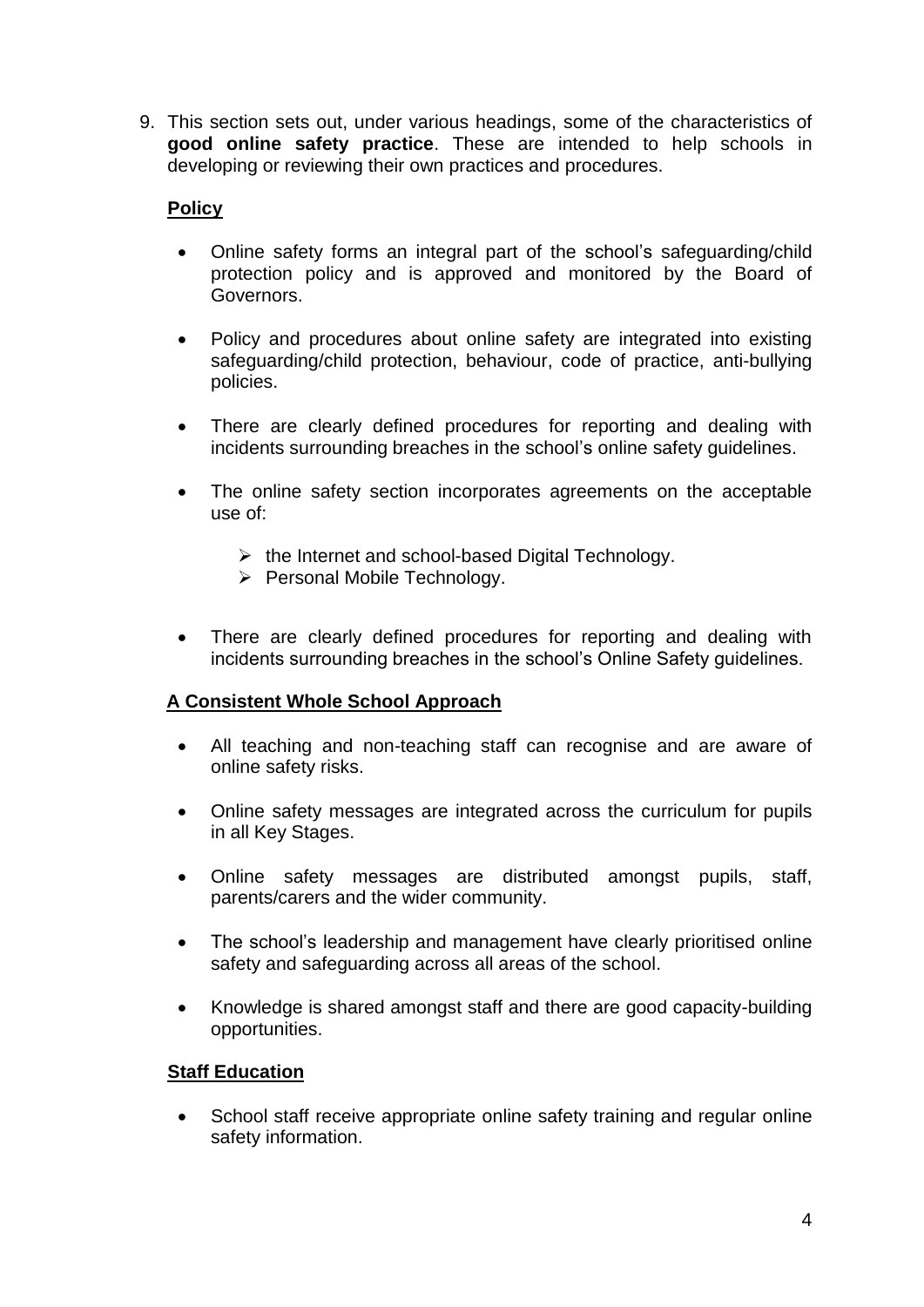- One or more designated members of staff have a higher level of expertise around online safety.
- Safeguarding and child protection training, including online safety, is given to all staff.

## **Education of Pupils**

- Pupils receive age-appropriate online safety messages that are relevant and engaging.
- The school actively promotes online safety messages for pupils on how to stay safe; how to protect themselves online; and how to take responsibility for their own and others' safety.
- Online safety is actively promoted within the school, for example through the development of online safety messages by the learners themselves, and participation in events such as Safer Internet Day and associated competitions organised by agencies such as EA/C2k.

## **Education of Parents and Wider Community**

- The school makes parents and carers aware of important online safety messages via appropriate training providers.<sup>2</sup>
- Regular and relevant online safety resources and messages are offered and shared with parents via the school website and social media where appropriate.

## **Monitoring & Evaluation**

- As part of its Safeguarding policy, it would be good practice for the school to keep an up-to-date record of potential breaches of online safety in an Online Safety Risk Register.
	- $\circ$  It is recommended that the Principal approves staff access to modules in SIMS. It should be understood that access to System Manager in SIMS opens up access to the entire SIMS database.

## **Management of Personal Data**

1

• The school has effective policies and procedures in place which ensure personal data is collected and managed responsibly in line with relevant

<sup>2</sup> Advice and links to appropriate training providers is available via the C2K Online Safety Fronter page. Some schools have provided excellent training to parents through student-led workshops and presentations.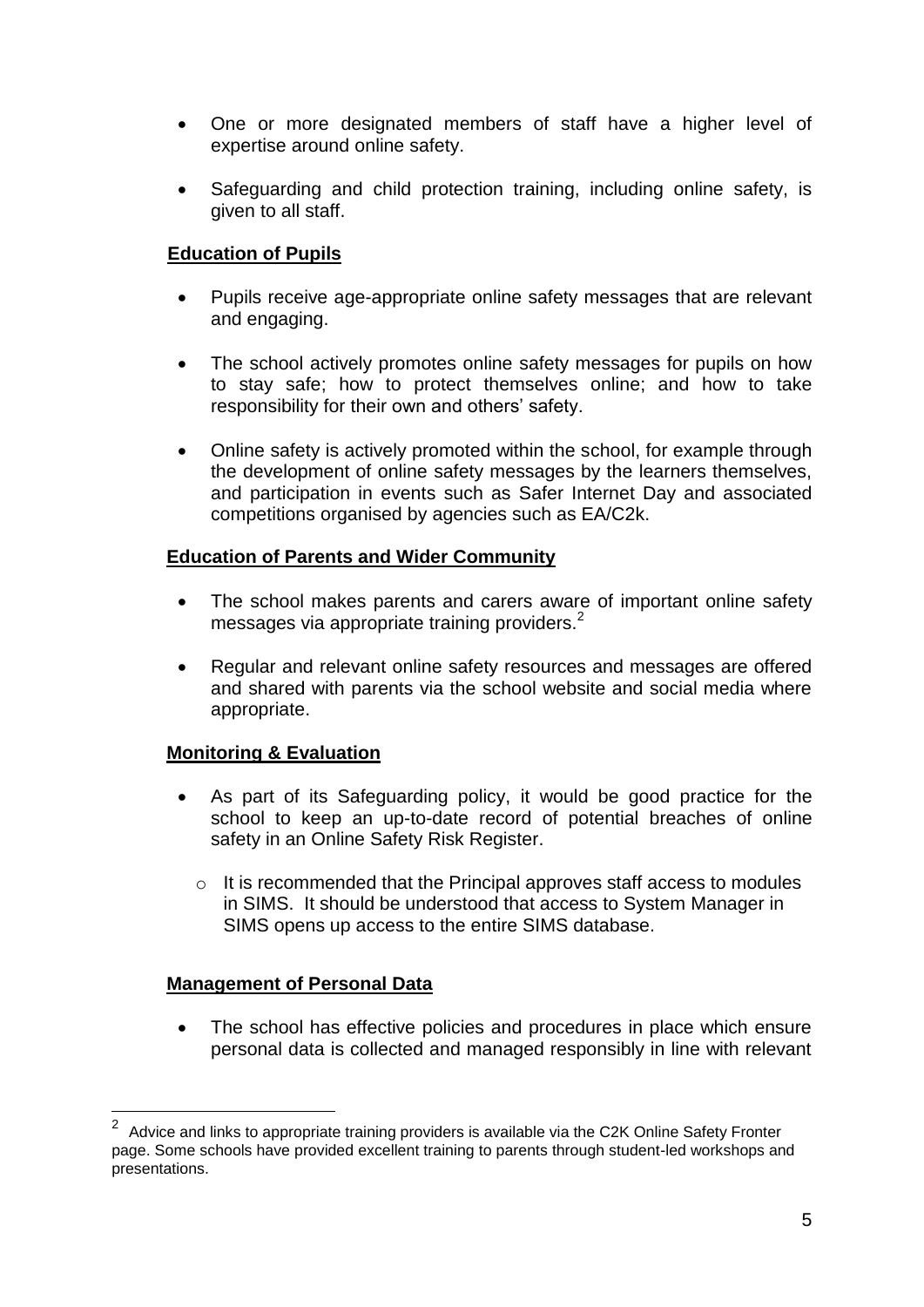legislation, namely the Data Protection Act 1998 and Freedom of Information Act 2000.

- All communications between the school and pupils, their families/carers and external agencies delivered using technology should be clear and professional.
- The school has a clear process for transferring data to third parties. Advice on this is contained within DE Circular 2015/21<sup>3</sup>.

## **Reporting**

- There are robust report channels in place for reporting online safety issues and pupils and staff know who they can turn to if there is a problem. Instances relating to child protection should be communicated to the designated teacher. More advice is available in the Safer Internet area within Fronter, a component part of the C2k EnNI service.
- In cases of Internet abuse or where a child is at risk the school's child protection procedures should be implemented.

## **SOCIAL MEDIA**

- 10. Social media provides an excellent vehicle for communicating directly with parents/carers and the wider community.
- 11. An increasing number of schools now have their own social media accounts. However, most social media platforms have a recommended 13 years lower age limit which would rule out the direct use of social media for primary school pupils.
- 12. While many younger pupils will not be able to engage in social media directly, making them aware that the school and their parents/carers are interacting via social media gives them the opportunity to see that social media can be extremely positive when used in a responsible manner.

# **IMPORTANT ADVICE REGARDING ONLINE FILTERING RESPONSIBILITY**

13. EA/C2k has procured and provides a filtered Internet service (see Filtering) for and on behalf of all pupils and staff in schools in Northern Ireland. This is provided as part of the core C2k EnNI service in all schools. It is the Department's view that the provision of this filtered Internet service should remove the need for any school to continue to have a second line/network in place.<sup>4</sup> DE's direction of 2014 is reiterated explicitly through this Circular.

<sup>1</sup> <sup>3</sup> DE Circular 2015/21 - [School obligations to manage data](https://www.education-ni.gov.uk/sites/default/files/publications/de/circular-2015-21-school-obligations.pdf)

<sup>4</sup> [DE letter to schools 18 September 2014](https://www.education-ni.gov.uk/sites/default/files/publications/de/ict-provision-in-schools-letter-to-schools.pdf)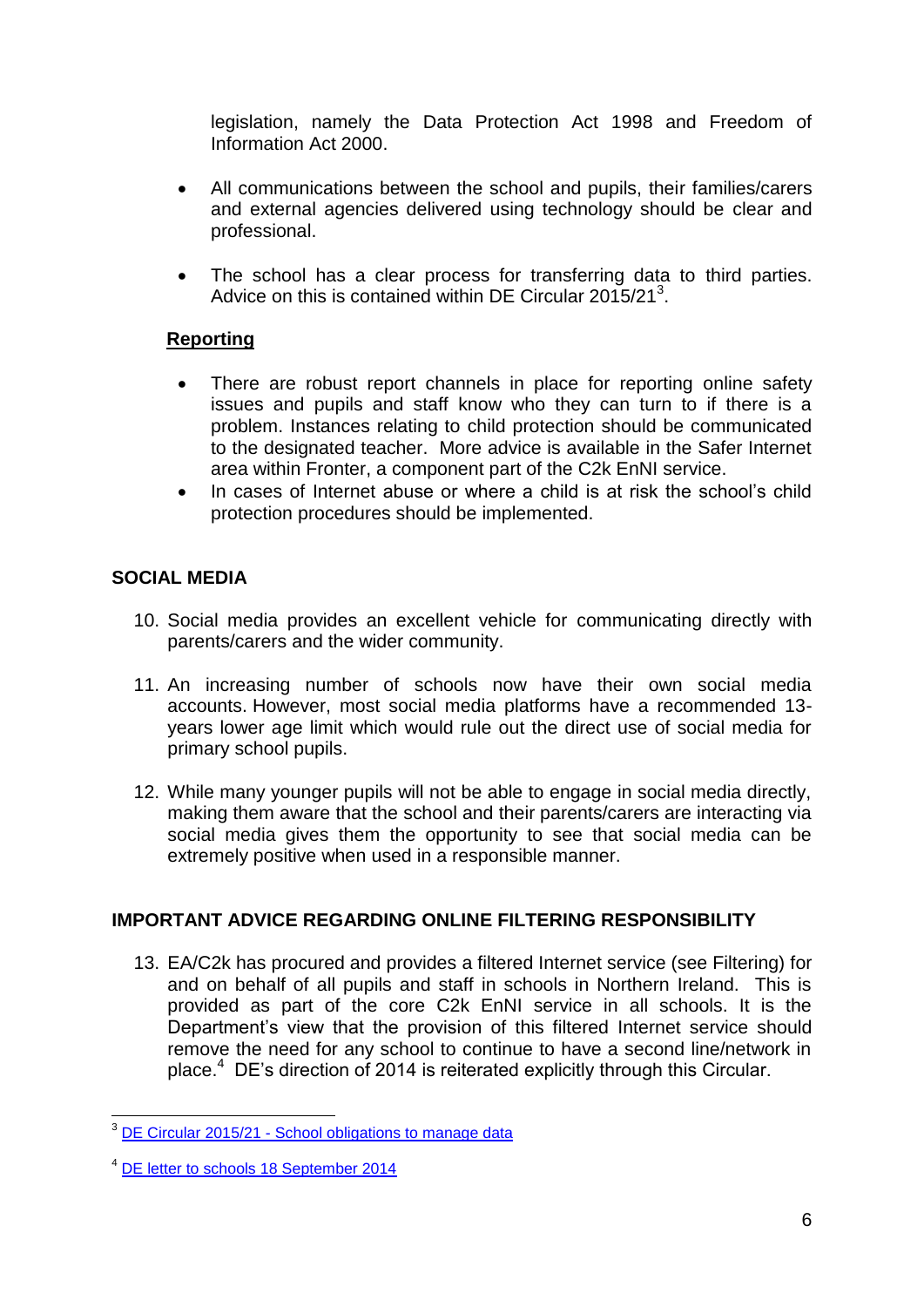- 14. Where a school decides to provide alternative Internet access, then the responsibility for the effective filtering of any inappropriate online content rests with the school's Board of Governors. This is unless otherwise agreed in a written contract with the service provider.
- 15. The school's senior leadership team must take effective measures to ensure that any alternative Internet provision does not undermine or adversely impact on the overall effectiveness of the school's child protection and safeguarding policies.

## **MOBILE TECHNOLOGIES**

16. The Department has issued a separate Circular (DE Circular 2016/26) that provides advice and guidance on effective uses of mobile digital devices for teaching and learning.

#### **RECOMMENDATIONS FOR SCHOOLS**

- 17. As well as considering the characteristics of good online safety practice detailed under Point 9 above, listed below are some recommended good practice actions for schools in developing or reviewing their online safety provision.
	- Schools should demonstrate a clear understanding of their current online safety provision by auditing their current provision. Evidence of this audit should form the basis of the online safety section contained within the Safeguarding policy. An example of this audit is available by registering on the *360 degree safe* website. 5
	- Schools should review and develop safeguarding procedures and the roles of staff responsible for advising and reporting on online safety concerns.
	- Schools should audit staff training needs on a regular basis and identify suitable updates/courses for the information of/attendance by key members of staff.
	- Schools should communicate important online safety advice, concerns and current issues to parents and carers.
	- Schools should deliver an age-related online safety curriculum to enable pupils to become safe and responsible users of technology.
	- Schools should operate a 'risk register to record possible online safety issues and highlight where data security might be potentially breached.

 5 the link is available in the Online Safety area in Fronter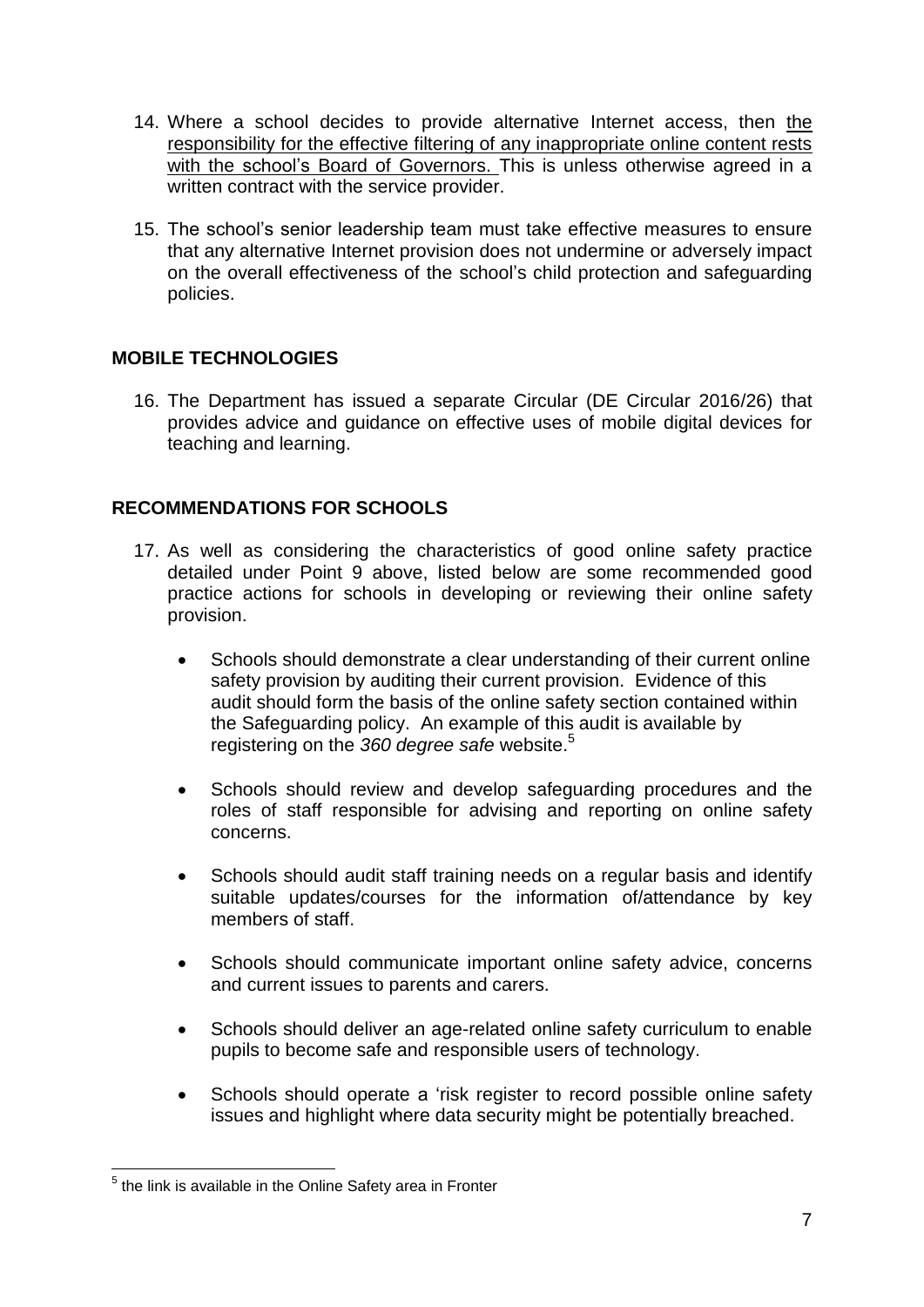- Schools should also operate a 'Register of Access' which clearly outlines who has access to the different pupil and staff data available of the school system. A sample copy of a 'Register of Access' is available in the Online Safety room in Fronter.
- Schools should, as an integral part of their behaviour policy and staff code of practice have acceptable use agreements in place for pupils and staff on using the internet, school-based technologies and personal mobile devices which may, in the case of pupils be signed by parents/carers.

## **THE SERVICE PROVIDED BY C2K**

18. To underpin the advice in this Circular, C2k provide the following services to all grant-aided schools in order to facilitate the process of safeguarding children.

#### **Filtering**

- 19. Filtering on the C2k network is grouped as follows:
	- Internet Advanced allowing access to a wider range of pages than the default including webmail, shopping, drugs and alcohol, sex education.
	- Internet Streaming allowing access to streaming media websites including Youtube, BBC iPlayer, Vimeo, TV and radio streaming sites.
	- Internet Social Networking allowing access to social networking sites including Facebook, Twitter, LinkedIn, Wordpress.
- 20. In addition, C2k, through the managed service provider, adhere to ISO 27001 standard security around the C2k EnNI system:
	- Forcepoint (formally Websense) filtering in place for Internet access.
	- Nightly Internet Watch Foundation (IWF) updates.
	- Option to sign up to Delegated Access. This provides the school with more control over their own Internet filtering. Inappropriate websites remain blocked. Delegated access offers schools the facility to report on Internet usage without going through the Service Desk.
	- All staff and student/pupil internal and external email is filtered for inappropriate content.

#### **Monitoring**

The Principal or appointed Senior Staff can request an Internet Usage